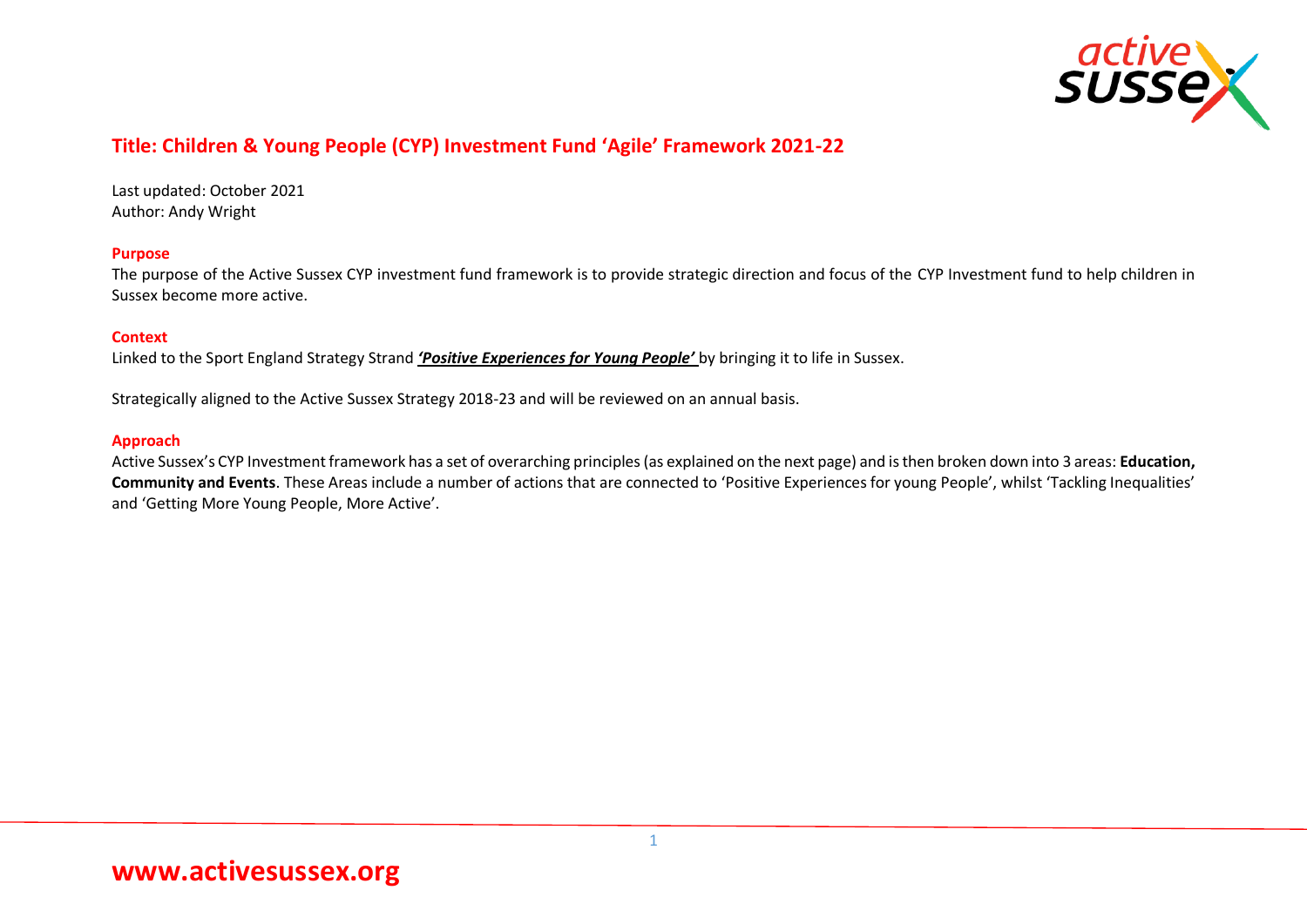

**Overarching Principles to Active Sussex's Children & Young People Framework** 

- **1. Safeguarding**
- **2. Youth Voice**
- **3. Health & Wellbeing**
- **4. Digital Inclusion**
- **5. Building relationships and connecting partners**
- **6. Raising Awareness through Marketing and Sponsorship**
- **7. Active Lifestyles (Environments, travel, work, school)**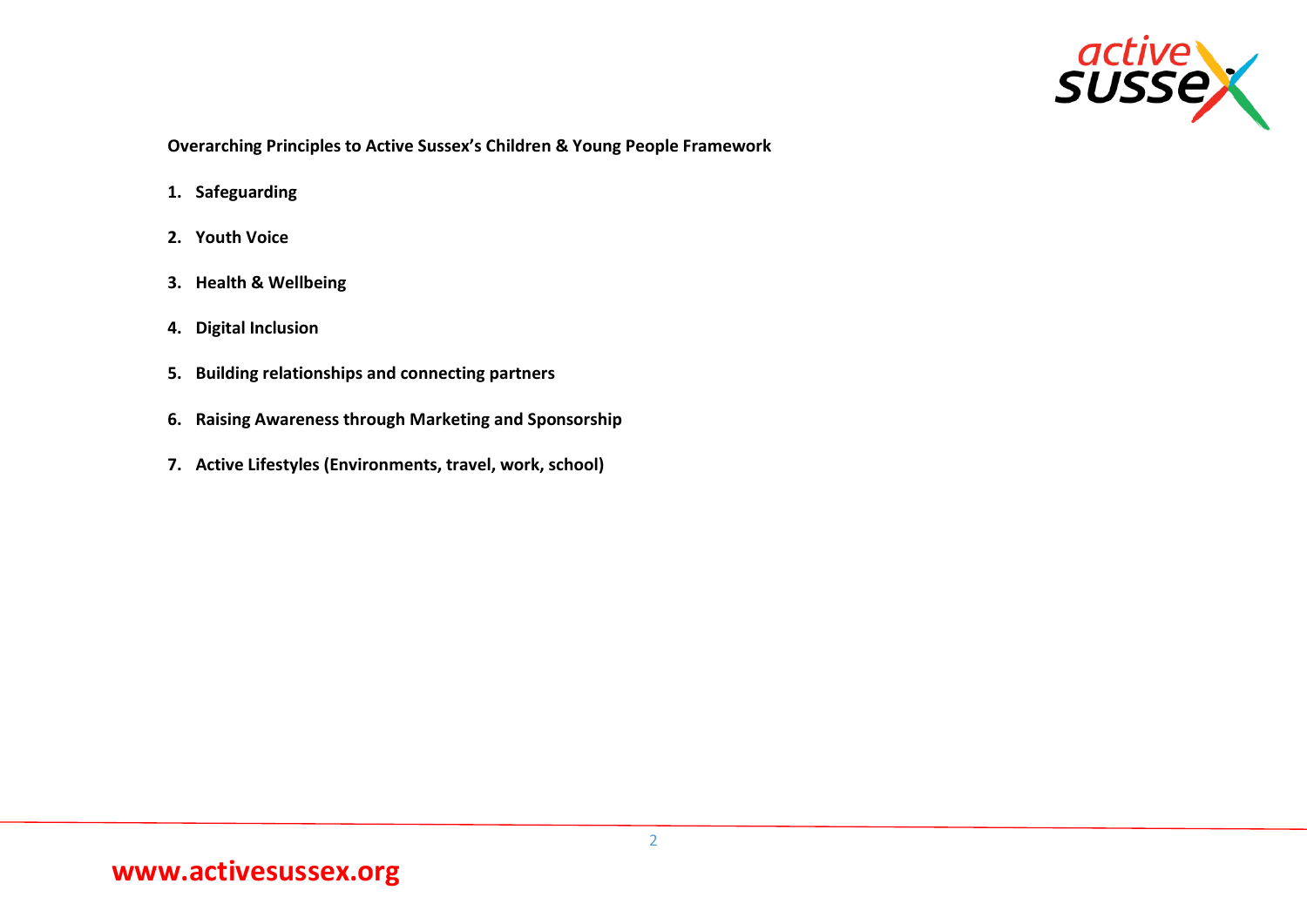

| <b>Education</b>                                                                                                                                                                                            | What will we do?              |                                                                                                                |                                                                                                                                                                                              |                  |                               |                                            |  |  |
|-------------------------------------------------------------------------------------------------------------------------------------------------------------------------------------------------------------|-------------------------------|----------------------------------------------------------------------------------------------------------------|----------------------------------------------------------------------------------------------------------------------------------------------------------------------------------------------|------------------|-------------------------------|--------------------------------------------|--|--|
| <b>Actions/ Strategic strand</b>                                                                                                                                                                            | <b>Accountable</b><br>officer | <b>Outcomes (not just</b><br>physical)                                                                         | <b>Tactics/Partners</b>                                                                                                                                                                      | <b>Timescale</b> | <b>Delivery</b><br>Investment | <b>Success Measures/</b><br>Insight driven |  |  |
| Gain insight to inform a place-<br>(1)<br>based and school-based<br>targeted approach to address<br>inequalities in terms of school<br><b>CPD opportunities and CYP</b><br>activity levels. Also Green<br>6 | DT/HM                         | Bespoke support to<br>the areas that need it<br>most.                                                          | AL survey, training<br>needs survey,<br>mapping, Ofsted<br>analysis, PE advisory<br>group, school<br>engagement and<br>FMS data.<br>P: school advisory<br>group, NGBs, private<br>providers. |                  | NA (capacity)                 | 1. PPSP mapping<br>data<br>2. AL CYP data  |  |  |
| Strategic approach to support<br>(2)<br>the power of PESSPA in<br>education settings.<br>8                                                                                                                  | DT                            | Improved and<br>increased awareness<br>of the importance of<br>PESSPA in primary<br>schools.                   | <b>CYPAL survey (PUPIL</b><br>VOICE), CAS pilot<br>(Rother), Governor<br>training and LEA<br>support.<br>P: School Health<br>Teams, Governor<br>Teams.                                       |                  | £2000                         |                                            |  |  |
| (3) Whole school PESSPA<br>promotion and advocacy to<br>develop workforce<br><i>infrastructure</i><br>6                                                                                                     | DT                            | Improve awareness of<br>the whole school<br>benefits of PESSPA to<br>raise the profile of the<br>subject/area. | CAS pilot (Rother),<br>school and PE<br>meetings, best<br>practice case studies,<br>PE conferences,<br>PPSP & Health<br>wheel, PPSP                                                          |                  | £1000                         |                                            |  |  |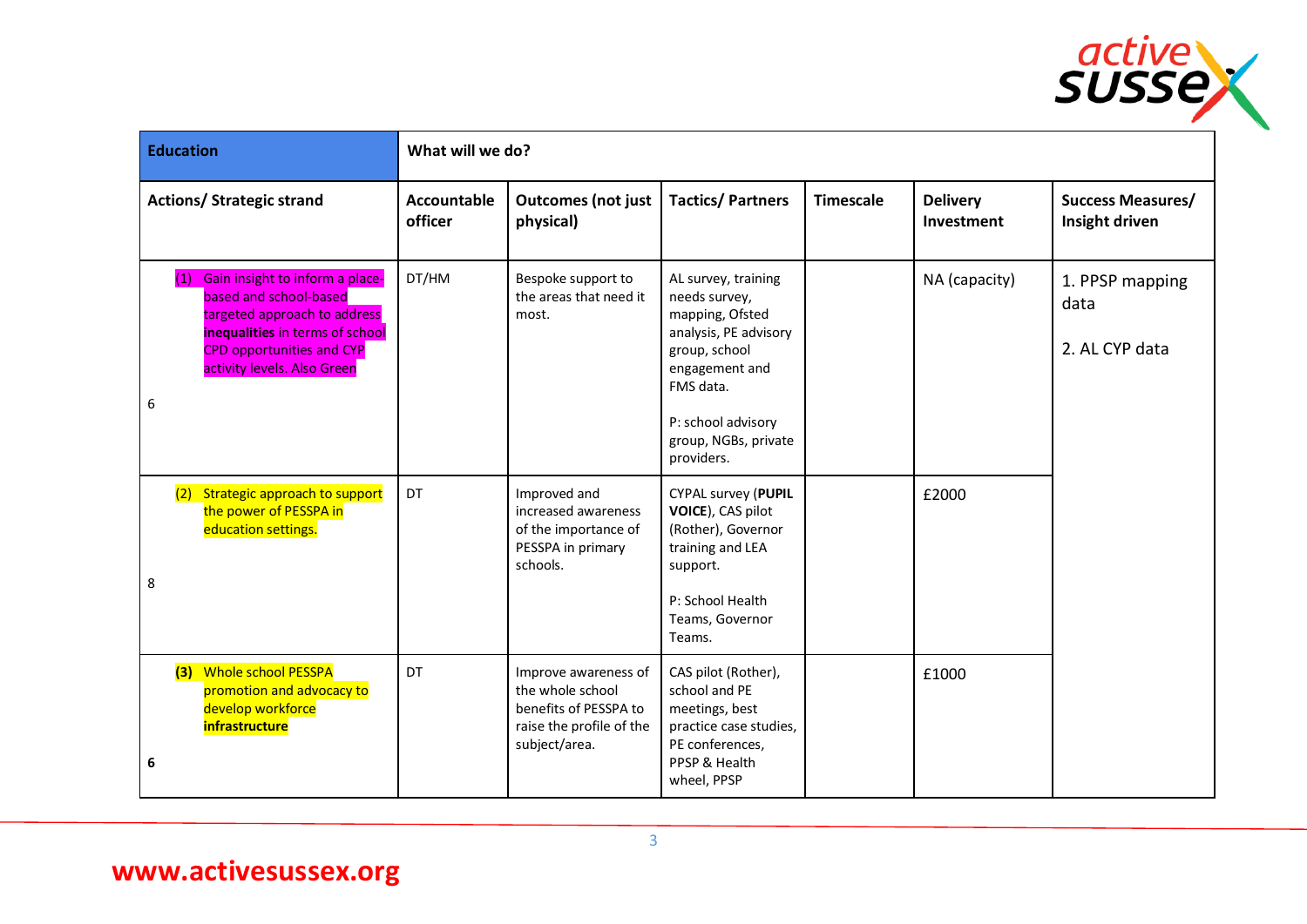

|                                                                                                                                                    |       |                                                                                                                                                                                                                                                                                | effective reporting<br>webinars and<br>workshops.<br>P: SGOs, Create Dev.                                                                                                   |                         |  |
|----------------------------------------------------------------------------------------------------------------------------------------------------|-------|--------------------------------------------------------------------------------------------------------------------------------------------------------------------------------------------------------------------------------------------------------------------------------|-----------------------------------------------------------------------------------------------------------------------------------------------------------------------------|-------------------------|--|
| Workforce support to upskill<br>(4)<br>primary school staff and<br>develop infrastructure<br>6                                                     | NC/DT | Improved delivery of<br>PESSPA within schools.<br>Physical literacy<br>development.<br>Improved health &<br>wellbeing of CYP.<br>Improved experience<br>of sport & physical<br>activity.<br>Ensure PESSPA<br>provision in schools is<br>up-to-date, relevant<br>and effective. | L5&6 PE Specialism,<br>Niche CPD<br>(Assessment in PE,<br>Developing physical<br>literacy through<br>play), NCTP<br>swimming.<br>P: Youth Sport Trust,<br>afPE, SLUK, NGBs. | £7000                   |  |
| <b>Promotion of Active Sussex</b><br>(5)<br>and other local support,<br>programs and resources.<br>5                                               | DT    |                                                                                                                                                                                                                                                                                | Sport and activity<br>tracking systems.<br>Education<br>newsletter, social<br>media, tracking<br>systems, various<br>local partners.                                        | <b>NA</b><br>(capacity) |  |
| <b>Support the Holiday Activity</b><br>(6)<br>Fund programme delivered by<br>LAs to ensure areas of<br>inactivity and inequality are<br>supported. | DT/AW | CYP access and<br>participate in more<br>activity and eat more<br>healthily over the<br>school holidays. They<br>will also take part in<br>engaging and                                                                                                                        | ESCC, WSCC,<br><b>B&amp;HUA</b>                                                                                                                                             | NA (capacity)           |  |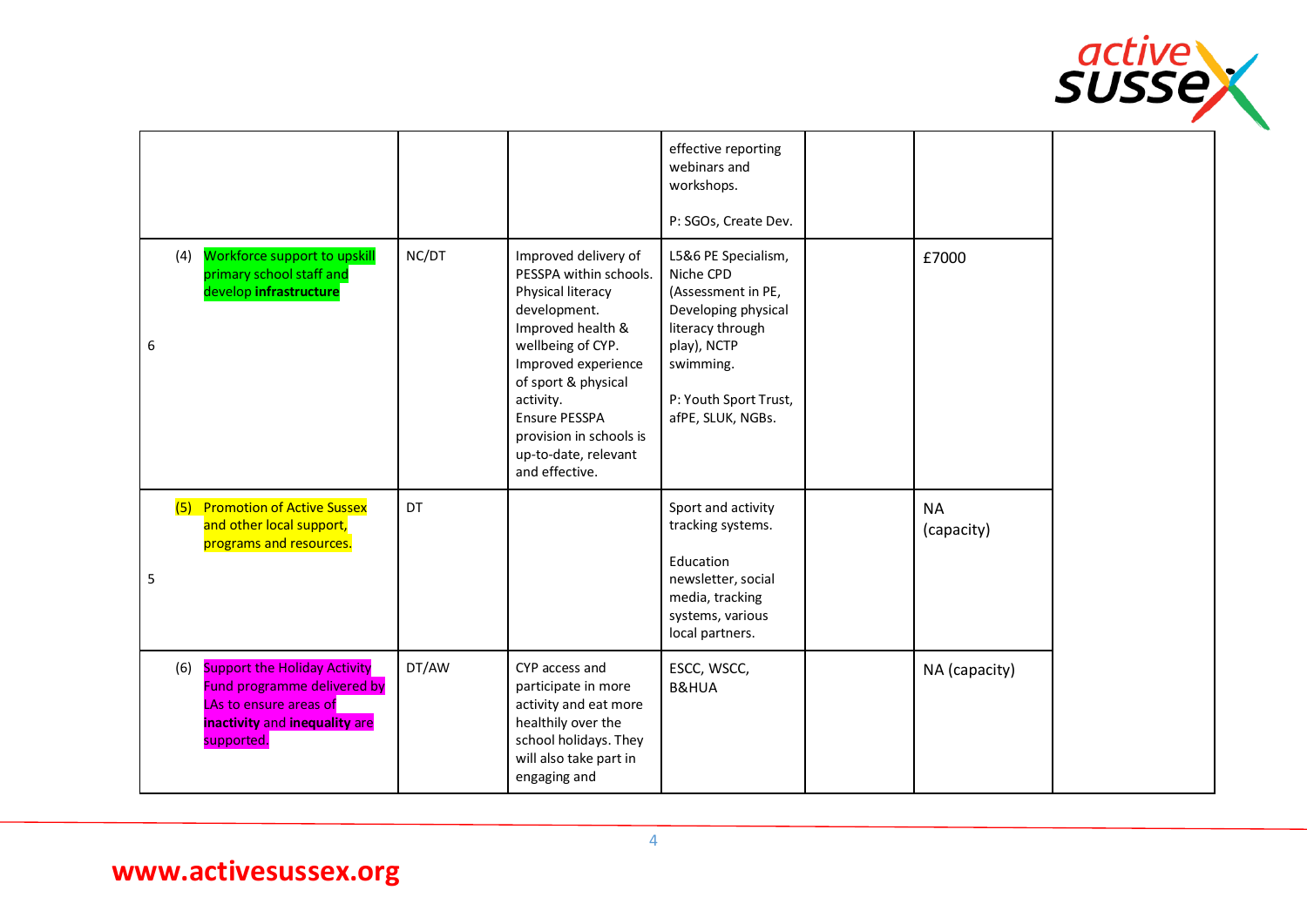

| NEW: Can we connect with Families via<br>the HAF opportunities?<br>6                                                      |           | enriching activities<br>which support the<br>development of<br>resilience, character<br>and wellbeing along<br>with their wider<br>educational<br>attainment; be safe<br>and not socially<br>isolated; have greater<br>knowledge of health<br>and nutrition; and be<br>more engaged with<br>school and other local<br>services. |                                                         |        |  |
|---------------------------------------------------------------------------------------------------------------------------|-----------|---------------------------------------------------------------------------------------------------------------------------------------------------------------------------------------------------------------------------------------------------------------------------------------------------------------------------------|---------------------------------------------------------|--------|--|
| (7) Youth voice!<br>10 - focussed Youth Voice work via<br>schools and community groups is<br>required in every district.  | All       | Listen to young people<br>to help inform<br>decision making                                                                                                                                                                                                                                                                     | Youth Voice launch<br>at Active Sussex<br>Network event |        |  |
| Workforce - Young Leadership<br>(8)<br>8 - How can and should we influence<br>this area of work better? Gaps,<br>mapping. | <b>NC</b> |                                                                                                                                                                                                                                                                                                                                 | DfE VLC grant<br>'I can, I am'                          | 11,000 |  |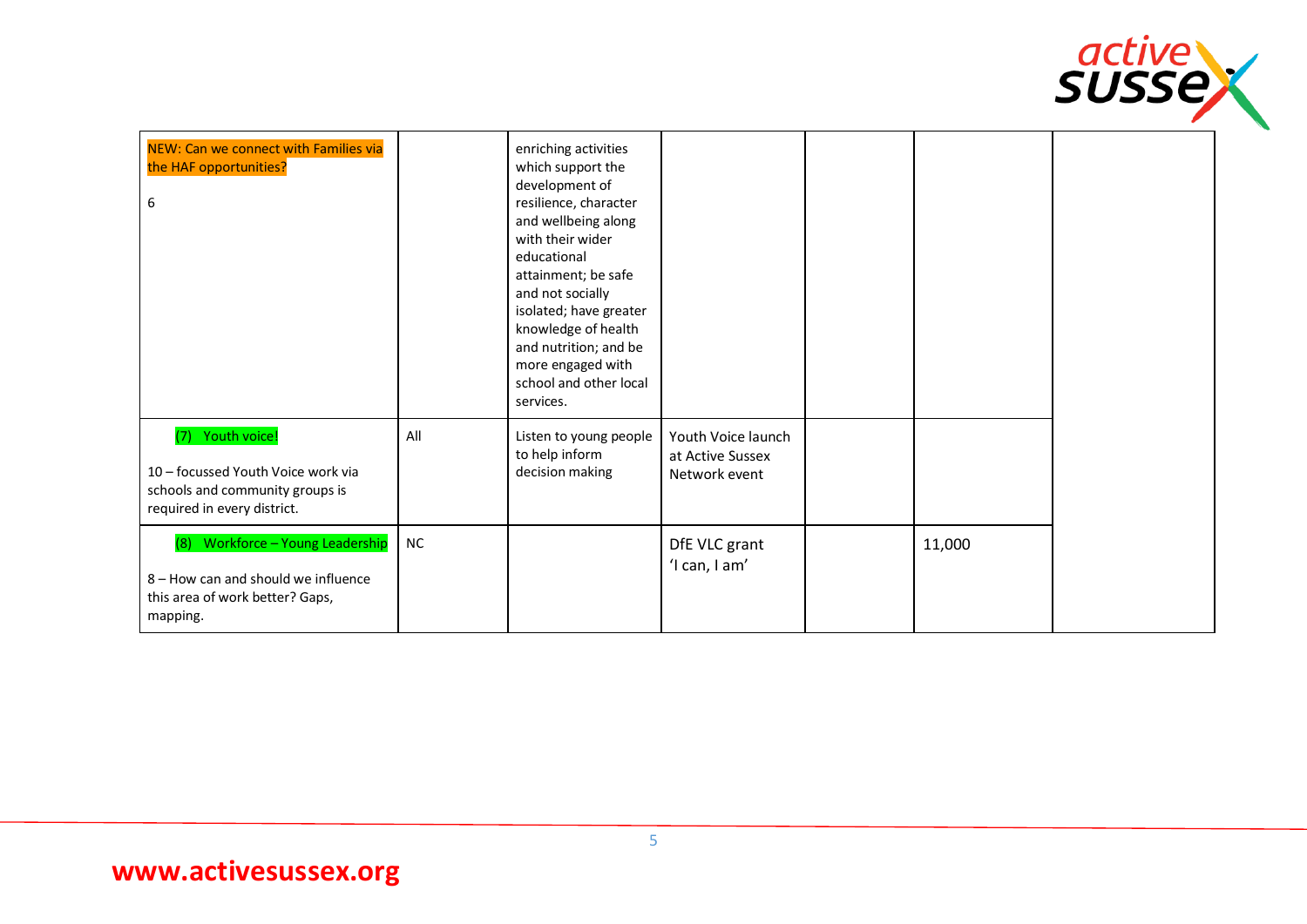

| <b>Community</b>                                                                                                                                                                   | What will we do?          |                                                                                                                                                                                              |                                                                                                |                    |                                            |                                                                                                                                                                                    |
|------------------------------------------------------------------------------------------------------------------------------------------------------------------------------------|---------------------------|----------------------------------------------------------------------------------------------------------------------------------------------------------------------------------------------|------------------------------------------------------------------------------------------------|--------------------|--------------------------------------------|------------------------------------------------------------------------------------------------------------------------------------------------------------------------------------|
| Actions/ strategic strand                                                                                                                                                          | Accountable<br>officer(s) | <b>Outcomes (not just</b><br>physical)                                                                                                                                                       | <b>Tactics/Partners</b>                                                                        | <b>Timescale</b>   | <b>Delivery</b><br>Investment<br>(120,000) | <b>Success Measures</b><br>(KPI's)/ Insight<br>driven                                                                                                                              |
| Investment in the CYP workforce<br>(Place based, people like me<br>approach)<br>7 - Key to creating new positive<br>experiences for more young people                              | NC/AW                     | A fit for purpose,<br>local workforce for<br>local people.<br>Improved CYP<br>experience of sport &<br>physical activity.<br>Support the<br>workforce to become<br>more customer<br>focused. | AS Insight,<br>County forums,<br>Local forums,<br><b>CYP Workforce</b><br>grants.              | Nov 20-March<br>22 | 10,000                                     | 1. No Sport<br>England KPI's;<br>https://www.sp<br>ortengland.org/<br>how-we-can-<br>help/coronavirus<br>/funding-<br>innovation-and-<br>flexibility<br><b>Active Sussex</b><br>2. |
| <b>Investment in Equipment &amp;</b><br>(2)<br><b>Facilities (including Opening</b><br><b>School Facilities)</b><br>7 - Improving and signposting facilities<br>via local leaders. | AW/DT/HM                  | Facilities and<br>resources that enable<br>active and able<br>community                                                                                                                      | <b>Opening School</b><br>Facilities,<br><b>CYP Investment</b><br>Fund,<br>VIY.                 | Nov 20-March<br>22 | 10,000                                     | SPI's; Strategic<br>Performance<br>Indicators -<br><b>Google Sheets</b>                                                                                                            |
| <b>Reduce Inactivity in targeted</b><br>(3)<br>groups of inequality.<br>-Areas with High Child Deprivation,<br>-Children in receipt of Free School Meals,                          | AW                        | More active C&YP,<br>increased positivity<br>and emotional<br>wellbeing.                                                                                                                     | <b>CYP Investment</b><br>Fund (Rollover until<br>April 22). CYP<br>Forum is the key<br>driver. | Nov 20-March<br>22 | 80,000                                     |                                                                                                                                                                                    |

# **www.activesussex.org**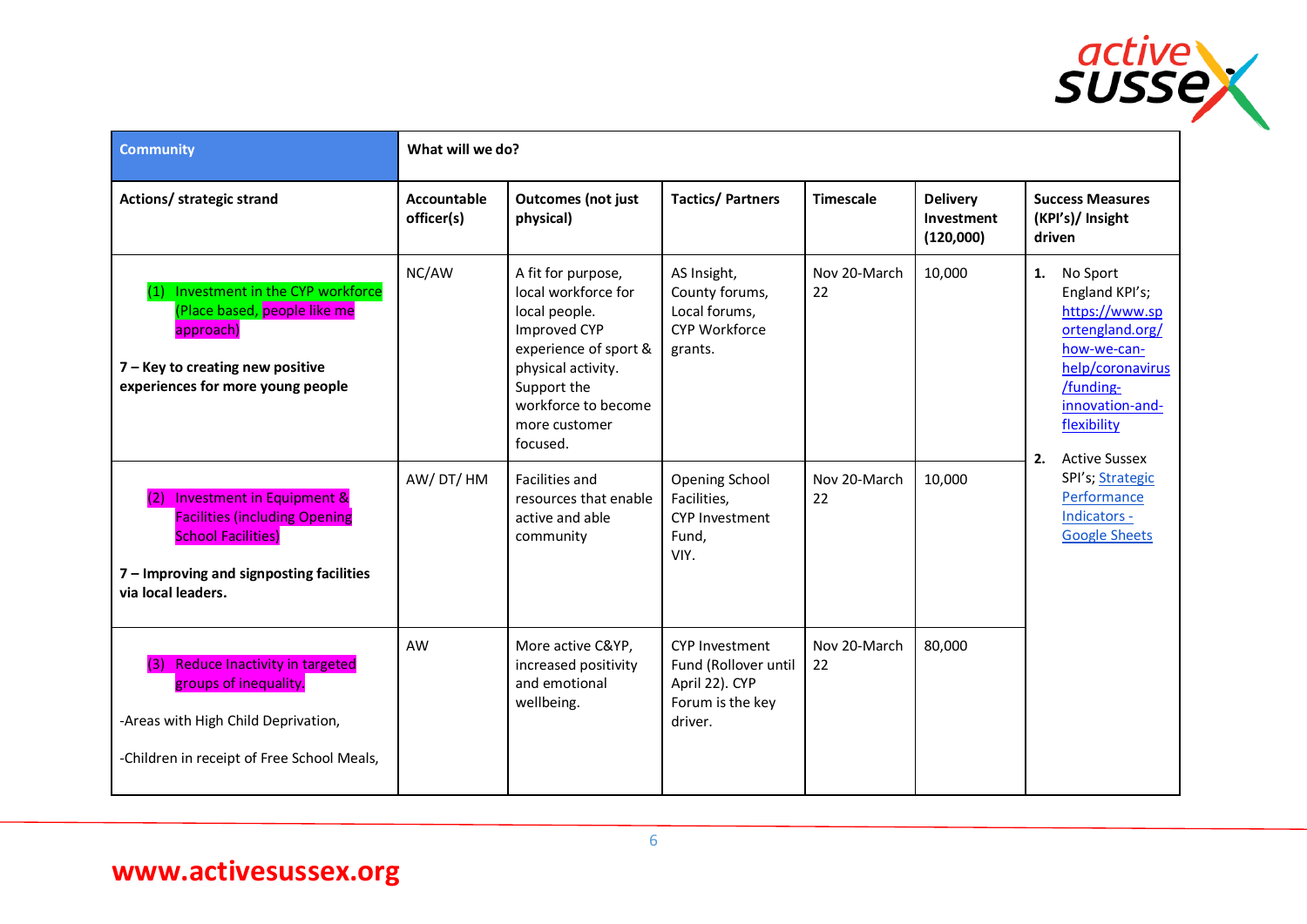

| -Children with Disabilities                                                                                                                                                   |    |                                                                           |                                                                                    |                    |        |
|-------------------------------------------------------------------------------------------------------------------------------------------------------------------------------|----|---------------------------------------------------------------------------|------------------------------------------------------------------------------------|--------------------|--------|
| -Black or South Asian children                                                                                                                                                |    |                                                                           |                                                                                    |                    |        |
| -Girls and Young women.                                                                                                                                                       |    |                                                                           |                                                                                    |                    |        |
| $7 - A$ key part of our work                                                                                                                                                  |    |                                                                           |                                                                                    |                    |        |
| 4- (was 5) Youth Work & Crime<br>prevention<br>7 – a growing area of our work – continue<br>to expand with a carefully targeted and<br>insight and knowledge driven approach. | AW | Positive intervention<br>that helps C&YP to<br>make positive<br>decisions | <b>REBOOT</b><br><b>CYVC</b><br>YOT's<br>LA's<br>SC4YP<br>YMCA<br>County councils. | Nov 20-March<br>22 | 20,000 |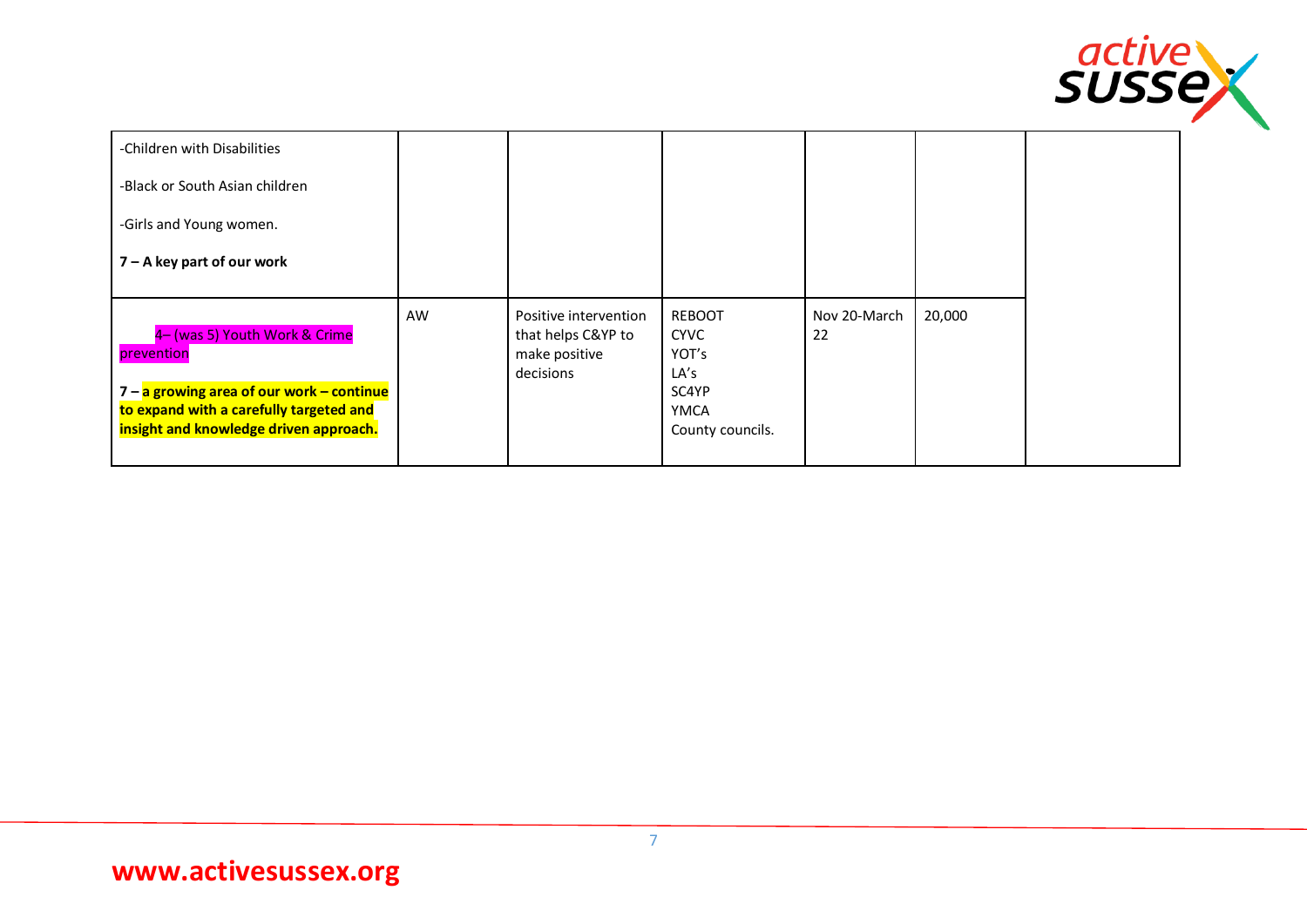

| <b>Events</b>                                                                                                                                                                                                                                    | What will we do?       |                                                                                                                                                                                |                                                             |                  |                                            |                                            |
|--------------------------------------------------------------------------------------------------------------------------------------------------------------------------------------------------------------------------------------------------|------------------------|--------------------------------------------------------------------------------------------------------------------------------------------------------------------------------|-------------------------------------------------------------|------------------|--------------------------------------------|--------------------------------------------|
| <b>Actions/ Strategic strand</b>                                                                                                                                                                                                                 | Accountable<br>officer | <b>Outcomes (not just</b><br>physical)                                                                                                                                         | <b>Tactics/Partners</b>                                     | <b>Timescale</b> | <b>Delivery</b><br>Investment<br>(E25,000) | <b>Success Measures/</b><br>insight driven |
| <b>Deliver Sussex School Games</b><br>(1)<br>events. (Deliver at least one<br>County festival (can be virtual)).<br>Reflect the county's needs.<br>8 - a more targeted approach may take<br>more time, we need to plan for capacity<br>required. | EB                     | Reframe-inactive YP,<br>Physical, emotional<br>and social wellbeing.<br>Support YP's wider<br>development - re-<br>socialising,<br>psychological and<br>physiological fitness. | Design alongside<br>SGO's, LOC and<br>NGB's                 | 2021 and 2022    | 25,000                                     | 1.                                         |
| <b>Deliver Virtual Sussex School</b><br>(2)<br><b>Games events</b><br>6                                                                                                                                                                          | EB                     | Physical, mental and<br>social-Respond to<br>the needs of schools<br>and children                                                                                              | Support<br>countywide<br>network to work<br>collaboratively |                  |                                            |                                            |
| (3) Deliver Parallel Youth Games<br>$6/9.5$ – extremely valued by special<br>schools, opportunity to expand with<br>legacy funding, can we add in legacy<br>elements, who are the key partners.                                                  | EB                     | Physical, mental and<br>social- Ensure a high-<br>quality experience for<br>children in special<br>schools                                                                     |                                                             |                  | £0                                         |                                            |
| (4) Young Leaders (Infrastructure)<br>$8 -$<br>How do we make this more effective,<br>What additional guidance do the SGO's<br>need, and what is our county offer?                                                                               | <b>NC</b>              | 50% of workforce<br>young volunteers<br>Skill development,<br>Whole child<br>development.                                                                                      | Work with<br>Leadership<br>Academies                        |                  |                                            |                                            |